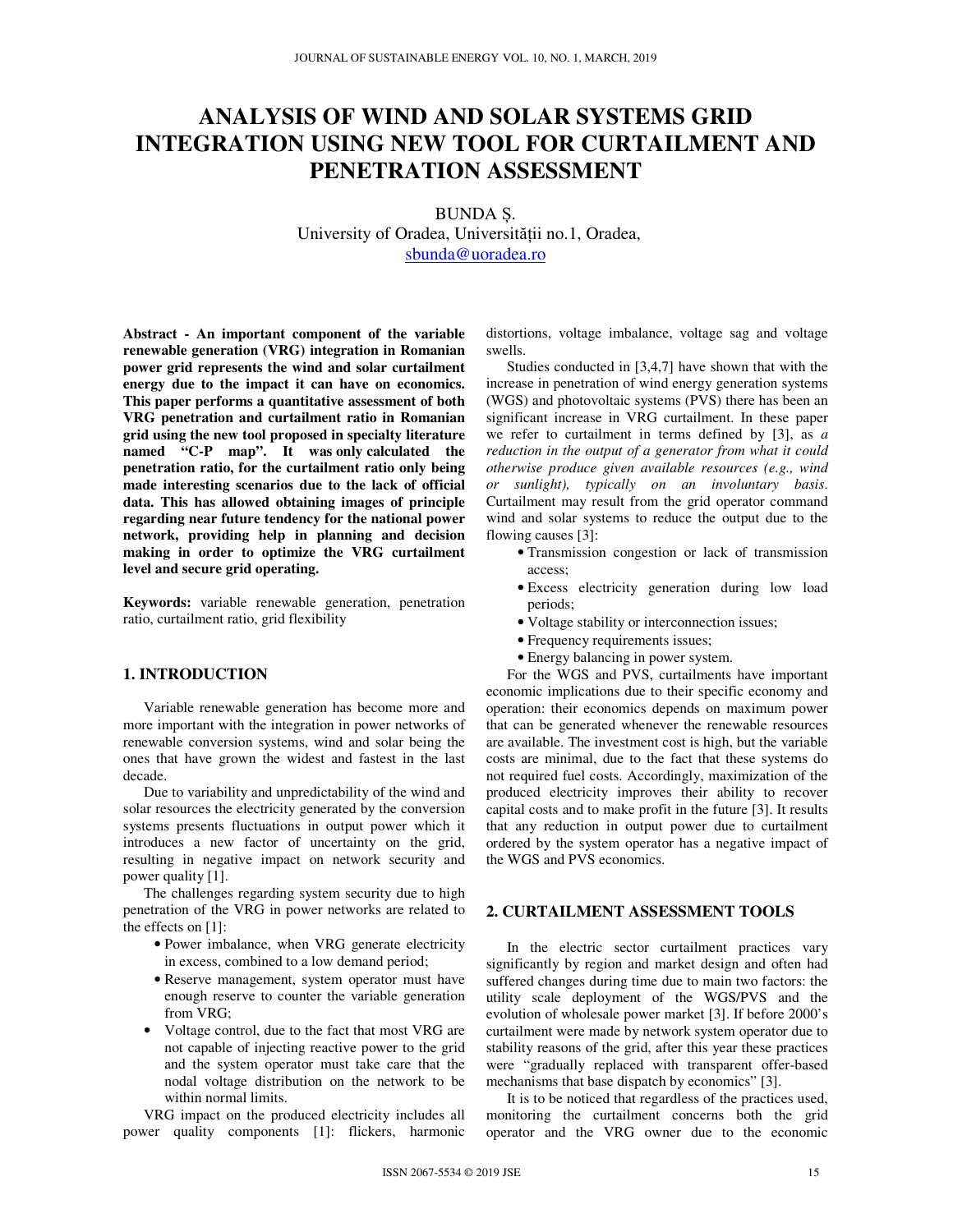implications. In addition it can lead to important evidences regarding the success of measures taken by the grid operator to efficiently integrate VRG systems in its power network [4].

The problem arises when comparing the curtailment level between different power systems. Due to the fact that the measures and factors which lead to curtailments are different and specific for each network, this comparison is not necessarily appropriate [4]. However it can be used an assessment tool for analysis the VRG integration in power systems which can allow a comparison of VRG curtailment levels [5]. According to [6], this assessment instrument named "maximum share of wind power" criterion only refers to WGS and is defined by relation (1):

Share of wind power =

\n
$$
= \frac{Max. wind power [MW]}{Min. consumption [MW] + possible export [MW]}
$$
\n(1)

In relation (1) maximum wind power is obtained from annual electricity production curve, minimum consumption is supplied by the consumer consumption curve and possible export is given by the total capacity of the transport line on which the export of energy is made.

A more quantitatively approach for the share of VRG and that can take into account both the WGS and PVS is proposed by [4]. The new evaluation tool is called "C-P map" and defines the following indicators:

VRG penetration ratio (P) defined as a rapport between total VGS generated energy and annual gross generation in a selected network/area, relation (2):

$$
P = \frac{WGS + PVS \ generated \ energy[GWh]}{\text{Anual gross generation } [GWh]}
$$
 (2)

VRG curtailment ratio (C) is defined as a rapport between annual curtailed energy and estimated VRG generated energy in a selected network/area, relation (3):

$$
C = \frac{WGS + PVS \, curtailed \, energy [GWh]}{WGS + PVS \, generated \, energy [GWh]} \tag{3}
$$

In case of penetration ratio indicator, the statistical data regarding annual gross generation both at the system level and VRG level are easy to obtain because the grid operator published official annual reports. Not the same thing can be said about the curtailment ratio indicator because there are no mandatory rules regarding the publishing of statistical data on VRG energy curtailment by the system operators [4]. Consequently it can happen that for a specific network/area, VRG curtailment data may not be available.

By correlation between these two indicators is obtained two new metrics. The first one named "C-P ratio" (R) is defined as *the quotient of the given curtailment ratio by the given penetration ratio for the selected grid/area in the selected year* [4], relation (4).

$$
R \equiv \frac{c}{P} \tag{4}
$$

Using the "C-P ratio" indicator it can be plotted the

curtailment level in a selected network/area on a year or on several years (if the statistical data are available). According to [4] it can be experimentally defined three zone of interest represented in fig. 1:

- For  $R \leq 0,1$  it is associated the "Green" zone to which it corresponds a "well operated network", meaning that despite a high level of VRG penetrations there are maintained a low level of curtailment;
- For 0,1≤R≤0,5 it is associated the "Yellow" zone to which it corresponds a "to be improving" in network operation, meaning that for certain level of VRG penetration there are still a relatively high level of curtailment;
- For  $R \geq 0.5$  it is associated the "Red zone" to which it corresponds a "must improve" network operation, meaning that the level of VRG curtailment is very high for a certain level of penetration.



**Fig. 1. The zones associated with the C-P map [4]** 

The second indictor, named "C-P gradient" represents *the gradient of the C-P curve at the given pint on the C-p map* and indicates the historical curtailment trends [4], being calculated by relation (5).

$$
G \equiv \frac{\Delta C}{\Delta P} \tag{5}
$$

Referring to relation (5)  $\Delta C$  and  $\Delta P$  represents the backward difference of C and P indicators [4].

This VRG curtailment trends can give an image of the efforts in reducing curtailment level in a selected network/area, conceptually presented in fig.2., thus [4]:

- $G \leq 0,1$  implies an improving effort to reduce the VRG curtailment ratio;
- 0≤G≤0,5 indicates a stability between penetration ratio and curtailment ratio;
- $\bullet$  G  $\geq$  0,5 express a degradation in grid operation regarding VRG curtailments.

Trend classification of the future VRG curtailments that may occur in a selected grid/area results from combination between the two plots, fig. 3 presents the conceptual model.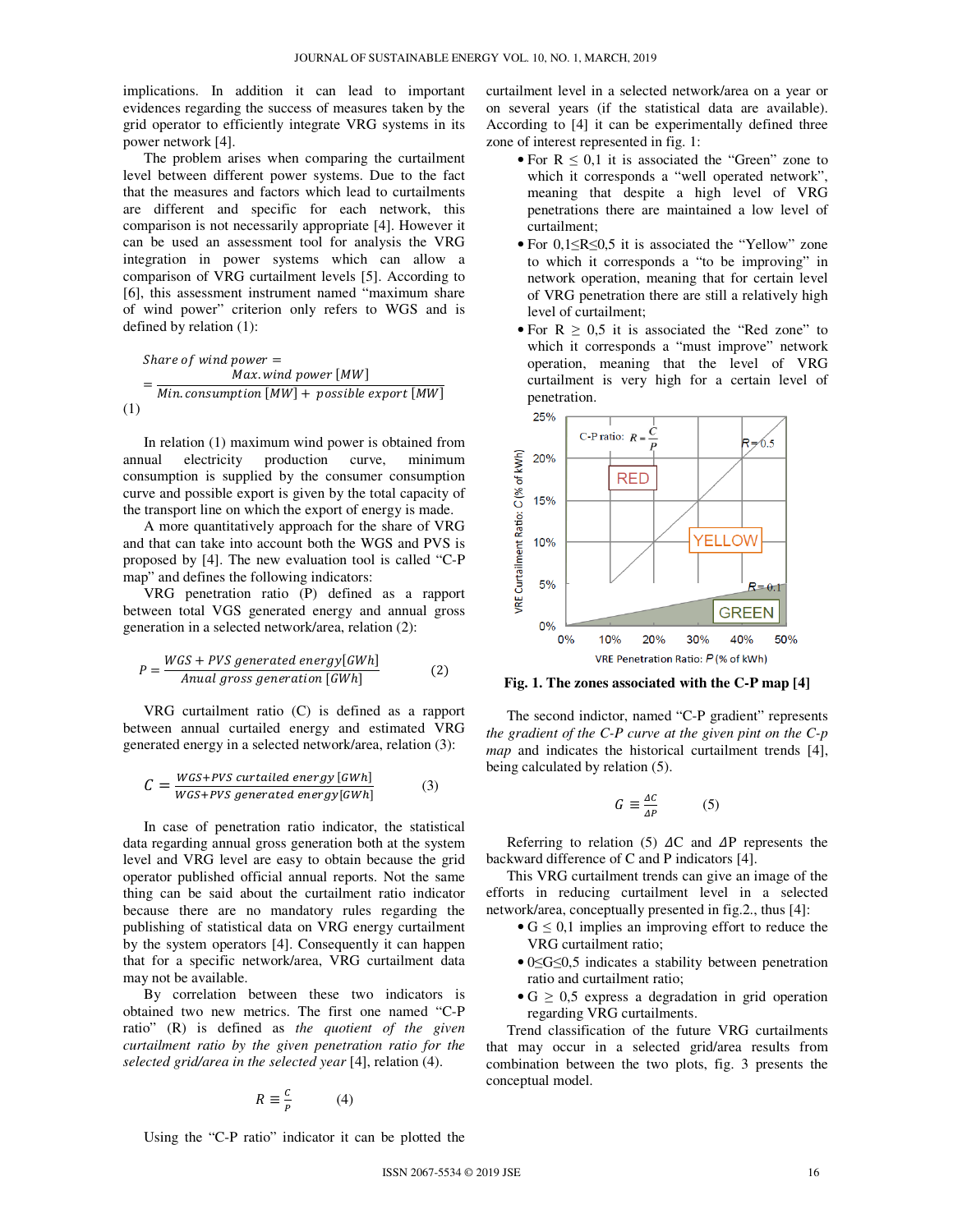

**Fig. 2 The concept of the G-indicator [4]** 

Thus can appear nine situations in which a network can be regarding VRG curtailment and penetration and, if the statistical data are available, a comparison between different grids can be done. This situation is stated in [4] and we presented here for a clearer outlook:

- $\geq$  (1a) red but improving,<br> $\geq$  (1b) red and stable.
- (1b) red and stable,
- $\geq$  (1c) red and even deteriorating,<br> $\geq$  (2a) yellow and improving,
- (2a) yellow and improving,
- $\geq$  (2b) yellow and stable,<br> $\geq$  (2c) vellow and deterio
- (2c) yellow and deteriorating,
- $\geq$  (3a) green and still improving,
- $\geq$  (3b) green and stable,
- $\geq$  (3c) green but deteriorating.



**Fig. 3 The conceptual model for the classification of curtailment trend [4]** 

It is understood that the above mentioned method can be applied even the grid/area have only a single type of VRG, either WGS or PVS.

### **3. ANALYZING ROMANIAN POWER GRID**

VRG integration in Romanian power network was made by commissioning a growing number of wind and solar power plants as a result of National Action Plan for Renewable Energy Sources implementation [11]. Thus if in 2008 were installed only 5MW in WGS, in 2016 total installed capacity reach 4335 MW both in WGS and PVS,

tab. 1.

|  |  | Table 1. Total VRE installed capacity [MW] in |  |  |
|--|--|-----------------------------------------------|--|--|
|  |  | Rumania during 4 year period [8, 9,10]        |  |  |

| Year<br>VRG type     | 2013 | 1014 | 2015 | 2016 |
|----------------------|------|------|------|------|
| WGS                  | 2605 | 2935 | 2978 | 2989 |
| <b>PVS</b>           | 860  | 1223 | 1301 | 1346 |
| Total<br>$(WGS+PVS)$ | 3465 | 4176 | 4279 | 4335 |

From the statistical data published by National Energy Regulatory Authority (ANRE) the most significant growth in installed power was in 2014 when there are added a total of 452,71 MW of wind and solar power plants without any definitely withdrawal in capacity of conventional generating groups, as shown in tab.2.

**Table 2. Total new capacities commissioned in Rumania [8, 9, 10]** 

| <b>New Installed</b><br>Capacity<br>[MW]<br>Year | <b>WGS</b> | <b>PVS</b> | <b>Classic</b><br><b>Power</b><br>Plant <sup>*</sup> |  |  |
|--------------------------------------------------|------------|------------|------------------------------------------------------|--|--|
| 2014                                             | 321,25     | 100,70     | 452,710                                              |  |  |
| 2015                                             | 10,00      | 13,00      | 81,233                                               |  |  |
| 2016                                             | 41,50      | 17,28      | 132,002                                              |  |  |
|                                                  |            |            |                                                      |  |  |

**\*** Including hydro power plants

It is worth mention the fact that in 2015 was decommissioned the Suceava Thermal Power Plant with 108 MW installed capacity and in 2016 the 50 MW coal unit of Oradea Power Plant was replaced by a 56 MW gas unit [10].

The gross electric energy generated presents fluctuations during time, 2014 being with the largest share due to the significant leap in renewable area, mostly wind and solar, tab. 3.

**Tab. 3 Annual gross power generated in Romanian grid [8, 9, 10]**

| Year<br>Month     | Total gross power generation<br>[GWh] |       |       |       |  |
|-------------------|---------------------------------------|-------|-------|-------|--|
|                   | 2013                                  | 2014  | 2015  | 2016  |  |
| January           | 5452                                  | 5876  | 6226  | 6279  |  |
| February          | 4902                                  | 5136  | 5470  | 5167  |  |
| March             | 5177                                  | 5362  | 5744  | 5156  |  |
| April             | 4606                                  | 5034  | 5526  | 4756  |  |
| May               | 4239                                  | 5041  | 4811  | 4500  |  |
| June              | 4335                                  | 4918  | 4311  | 5126  |  |
| July              | 4620                                  | 5346  | 4667  | 5627  |  |
| August            | 4502                                  | 5385  | 4508  | 5270  |  |
| September         | 4450                                  | 5134  | 4450  | 4846  |  |
| October           | 5207                                  | 5833  | 4989  | 5526  |  |
| November          | 5366                                  | 5678  | 5142  | 5819  |  |
| December          | 5802                                  | 6090  | 5409  | 6399  |  |
| <b>TOTAL YEAR</b> | 58658                                 | 64860 | 57740 | 64472 |  |

With the data available in tab. 3 and in [10] it is possible to obtain an assessment of the VRG penetration ratio in Romanian power grid using the relation (2) from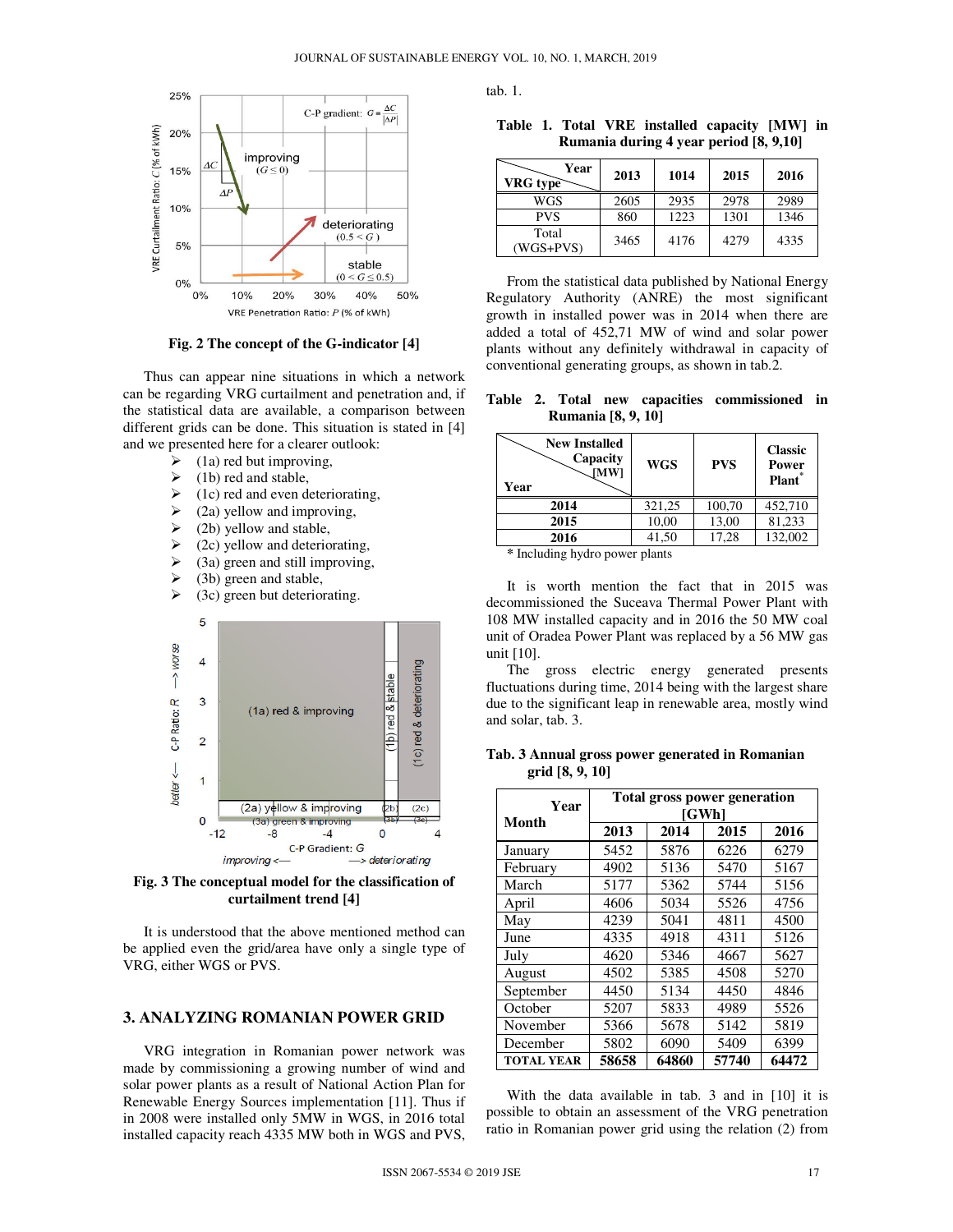the new method presented in section 2 of this paper. Tab. 4 shows that during a four years period the penetration ratio varies due to fluctuations in electricity generations, in 2016 reaching 13 %.

**Tab. 4 The VRG penetration ratio in Romanian grid [8,9,10]** 

| Year | Total<br>generation<br>[GWh] | Wind<br>[GWh] | Solar<br>[GWh] | Penetration<br>ratio [%] |
|------|------------------------------|---------------|----------------|--------------------------|
|      | a                            |               | c              | $P=(b+c)/a$              |
| 2013 | 58658                        | 4721          | 413            | 8,7                      |
| 2014 | 64860                        | 6201          | 1634           | 12,0                     |
| 2015 | 57740                        | 7062          | 2003           | 15,7                     |
| 2016 | 64472                        | 6590          | 1820           | 13,0                     |

Data thus calculated presents the advantage of possibility to compare P-ratio with other countries, knowing the fact that previously this indicator was calculated for Rumania by share from gross final energy consumption [12]. In fig. 4 VRG penetration ratio was compared with the top 5 countries with the "well operated" grid, in terms of both VRG penetration and curtailment [5].



**Fig. 4 C-P map for the penetration ratio comparison with top 5 countries [5]** 

Due to the fact that there are no statistical data regarding VRG energy curtailment in Romanian grid, it couldn't be calculate the annual curtailment indicator and plotting the resulting metrics o a C-P map.

Nevertheless with the available data regarding VRG annual penetration ratio it can be done some interesting considerations such as:

• In the past three years P-ratio is between [10-20]% which situates Rumania in the top five EU countries with high penetration of the VRG;

• To remain in the "green" zone, Romanian grid must have the R-indicator below 0,1, which means that the VRG curtailment ratio should be kept between 1% and 2% respectively, as shown in fig. 5;





**Fig. 5 C-P map for Romanian grid scenarios** 

- If in the near future we are expecting a growth in P-ratio, if it reach 14%, than the C-ratio shouldn't exceed 1,5% to remain in the "green" zone. Until the C-ratio reach 5,7% the grid is situated in "yellow" zone from the operating point of view, above this value it enters in "red", where the curtailed energy from VRG is too high;
- If the P-ratio grows at  $25\%$ , to remain in the "green" zone, the grid operator must kept the VRG curtailment level under 2,5% and not exceed 12% when it enters directly in "red" zone;
- In the less probable scenario that P-ratio decreases till the level of year 2014, meaning a 12% value, to remain in the "green" zone of grid operating, Cratio must not exceed 1,15% . Any other value above 5,3% lead the grid directly in "red" zone.

These scenarios can offer to the grid operator an idea about the tendency of the VRG curtailment ratio considering VRG penetration ratio, so that the power network can be maintained in reasonable operating parameters, helping also in planning and decision making to optimize the curtailment of the WGS and PVS.

Regarding the G-indicator, without available data it cannot follow the real tendency of the VRG curtailments for a near future or the effect of the actions in reducing VRG curtailments in the grid. However it can be draw some possible scenarios as:

- For a P-ratio of 20% and C-ratio of 2% necessary to maintain the grid in "green zone", the G-ratio must be bellow 0,5 to obtain an (3b) type indicator, meaning "a well operated network with stable tendency in VRG curtailment for the future";
- A G-ratio above 0,5 indicates a deterioration in grid operation regarding the tendency of VRG curtailments, with all the negative impact on economics and market.